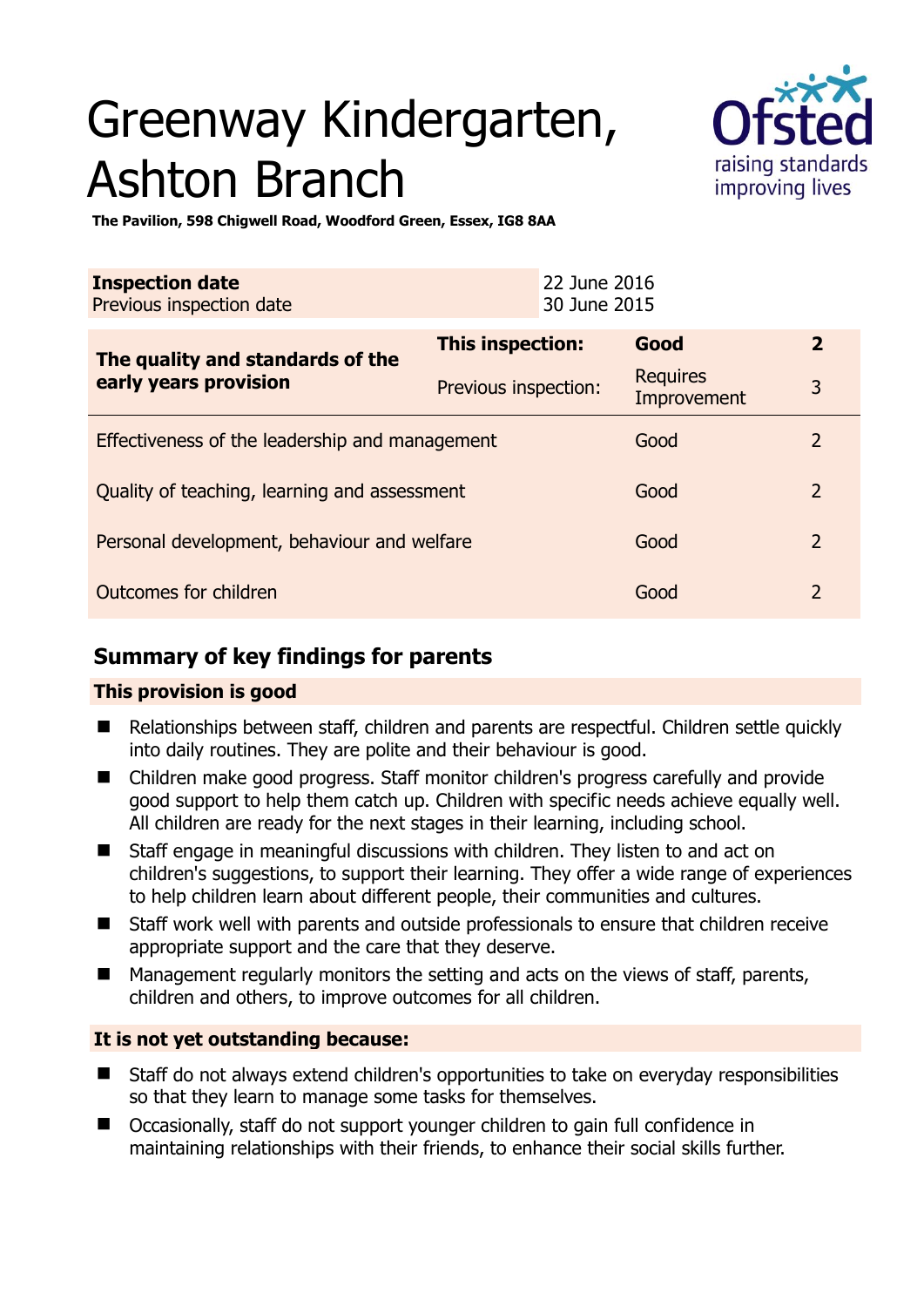# **What the setting needs to do to improve further**

## **To further improve the quality of the early years provision the provider should:**

- $\blacksquare$  enhance the use of all opportunities for children to extend their independent skills, particularly in managing daily routine tasks
- continue to support children's ability to form positive relationships, in particular, to strengthen their confidence to interact with all children.

## **Inspection activities**

- The inspector observed activities in all parts of the nursery, including in the outdoor provision.
- The inspector spoke to some members of staff and children at appropriate times during the inspection and held meetings with the management team.
- The inspector carried out joint observations with the manager.
- The inspector took account of the views of parents spoken to during the inspection.
- The inspector looked at children's records, planning documentation and the nursery's policies and procedures, including those related to the suitability of staff.

# **Inspector**

Anahita Aderianwalla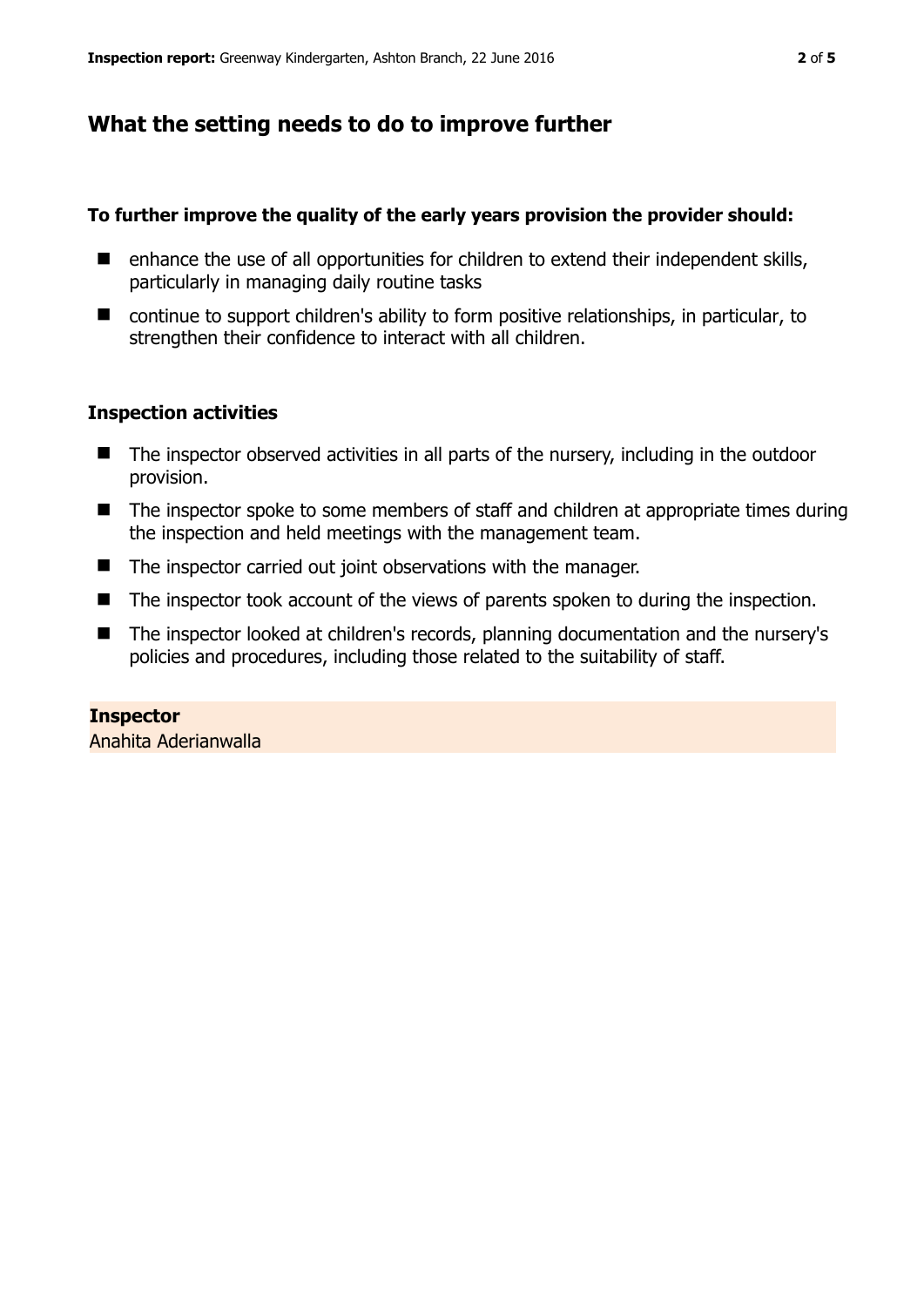# **Inspection findings**

### **Effectiveness of the leadership and management is good**

Management and staff have a good knowledge of how children learn and develop. They monitor the progress of all children and adapt activities to meet their individual needs. The manager supervises staff effectively, and sets clear targets to help them improve their knowledge and skills. Safeguarding is effective. Staff have a good understanding of child protection issues, including what to do if they have any welfare concerns. Rigorous recruitment procedures are in place to ensure that staff are suitable to work with children. Staff attend training courses, and they share their knowledge with other staff as well as parents, to benefit children. For example, they help parents to support their children's speaking and listening skills in everyday situations.

#### **Quality of teaching, learning and assessment is good**

Staff gather information from parents and use their ongoing observations to establish children's starting points in their learning. Staff offer a range of interesting learning experiences to meet the needs and interests of individual children. Children show consideration to each other and thoroughly enjoy their learning. For example, after story time, they engage in pretend play, imagining they are hunting for bears, while making rubbings of trees. They contribute effectively to stories, such as talking about their favourite characters and events. Children engage well in songs and movement; they enjoy dancing to music. Children learn to count objects, recognise and write numerals, and they develop the ability to solve problems, such as in everyday situations.

## **Personal development, behaviour and welfare are good**

Staff teach children right from wrong, and talk to them in a calm and respectful manner. They support younger children to share and take turns to support their social skills. Staff take every opportunity to help children adopt healthy eating habits. For example, they encourage children to eat fruits and to drink water regularly, to support their growth. Children enjoy plenty of fresh air and exercise. They climb over large apparatus carefully and know how to handle scissors safely. Staff undertake robust daily checks on the premises and resources. They closely observe children while they play, to keep them safe and secure.

#### **Outcomes for children are good**

All children make good progress and any gaps in their learning are rapidly closing. Children are confident to express their feelings and talk about things that they see around them, such as shapes, sizes, colours and habitats, while exploring in the garden. Older children learn to write their name correctly and independently.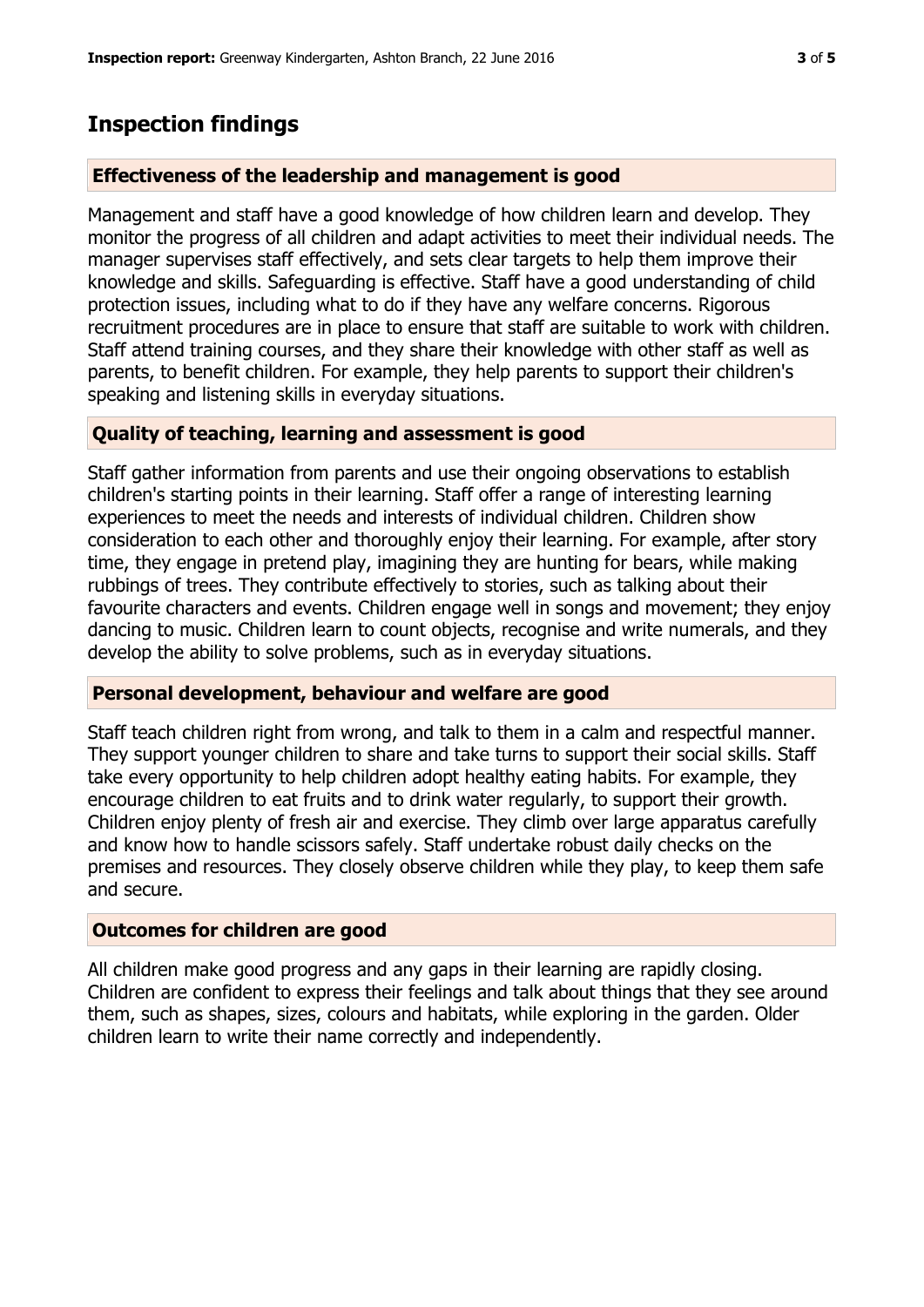# **Setting details**

| Unique reference number                             | EY430468                  |  |  |
|-----------------------------------------------------|---------------------------|--|--|
| <b>Local authority</b>                              | Redbridge                 |  |  |
| <b>Inspection number</b>                            | 1021596                   |  |  |
| <b>Type of provision</b>                            | Sessional provision       |  |  |
| Day care type                                       | Childcare - Non-Domestic  |  |  |
| <b>Registers</b>                                    | Early Years Register      |  |  |
| <b>Age range of children</b>                        | $2 - 4$                   |  |  |
| <b>Total number of places</b>                       | 75                        |  |  |
| <b>Number of children on roll</b>                   | 68                        |  |  |
| <b>Name of registered person</b>                    | Greenway Kindergarten Ltd |  |  |
| <b>Registered person unique</b><br>reference number | RP907495                  |  |  |
| Date of previous inspection                         | 30 June 2015              |  |  |
| <b>Telephone number</b>                             | 0208 505 6987             |  |  |

Greenway Kindergarten, Aston Branch registered in 2010. It operates from Woodford Bridge, in the London Borough of Redbridge. It is open each weekday from 9.15am to 12.45pm and additionally from 12.45pm to 2.45pm for lunchtime club, 38 weeks of the year. The provider employs 14 members of staff, 12 of whom hold appropriate early years qualifications to at least level 2. There are also additional administrators and teachers for music, French, football and ballet sessions.

This inspection was carried out by Ofsted under sections 49 and 50 of the Childcare Act 2006 on the quality and standards of provision that is registered on the Early Years Register. The registered person must ensure that this provision complies with the statutory framework for children's learning, development and care, known as the early years foundation stage.

Any complaints about the inspection or the report should be made following the procedures set out in the guidance 'Complaints procedure: raising concerns and making complaints about Ofsted', which is available from Ofsted's website: www.gov.uk/government/organisations/ofsted. If you would like Ofsted to send you a copy of the guidance, please telephone 0300 123 4234, or email enquiries@ofsted.gov.uk.